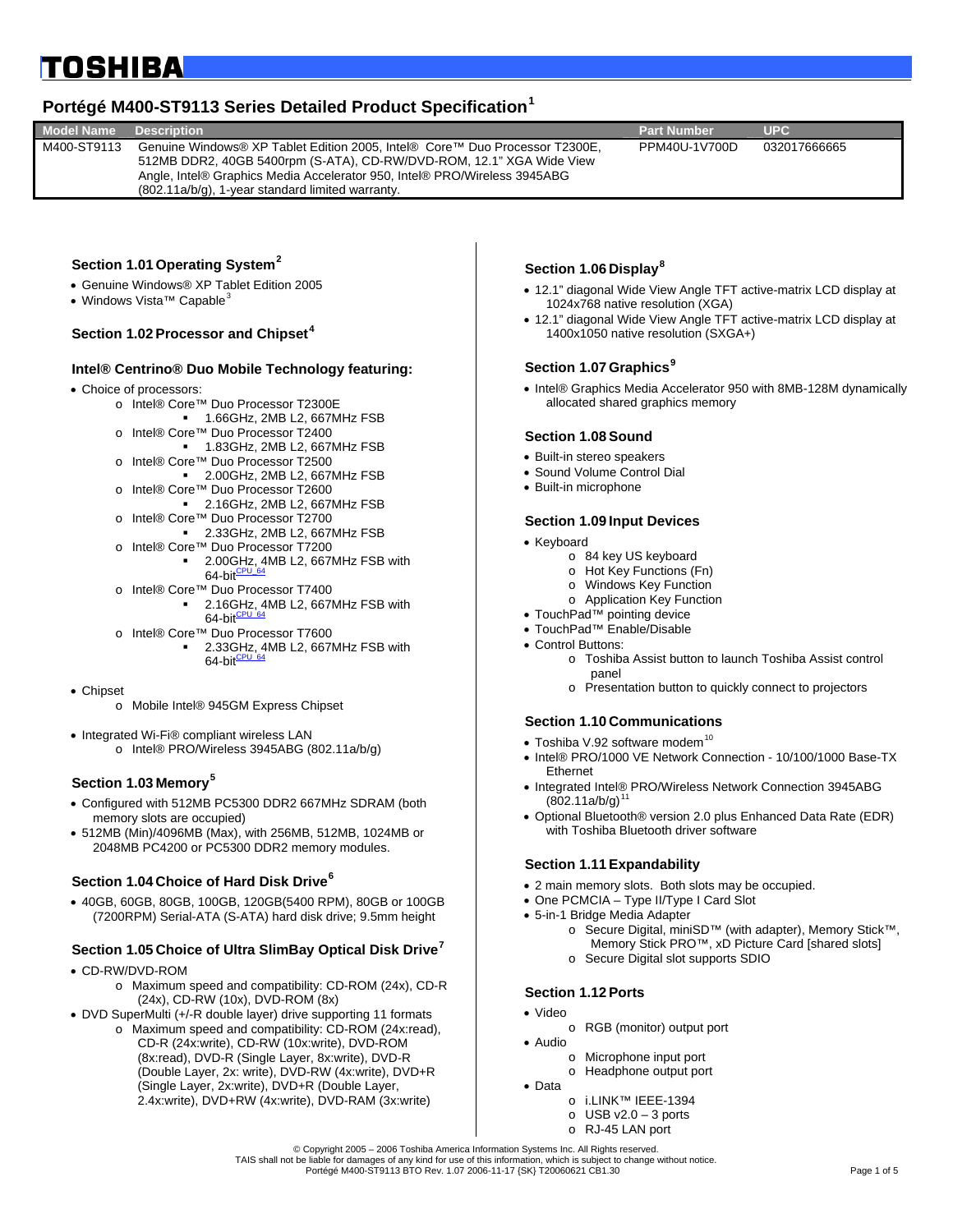## o RJ-11 modem port

- 
- o 140-pin docking connector

#### **Section 1.13 Physical Description for this Product Series**

- Dimensions (WxDxH Front/H Rear): 11.6" (295.0mm) x 9.80" (249.0mm) x 1.53" (38.9)
- Weight: Starting at 4.5 lbs (2.04 kg) depending upon configuration
- Chassis Description
	- o Case material: Magnesium + Polycarbonate ABS
	- o LCD Cover Color: Titanium Silver
- Physical Security
	- o Slot for cable lock;
	- o Items protected by a screw: HDD, Ultra SlimBay Device
	- o Fingerprint reader
- Software Security
	- o Passwords: User power-on password, supervisor password
		- o Hotkey locks: Screen Blank

#### **Section 1.14 Power Supply**

- 75W (15V x 5A) Auto sensing external AC Adapter, 100-240V / 50- 60Hz frequency (Universal) input.
- Dimensions (WxDxH): 5.00" (127.0mm) x 2.01" (51.0mm) x 1.20" (30.5mm)
- Weight: starting at 0.78 lbs (355 g)

#### **Section 1.15 Battery<sup>[13](#page-4-1)</sup>**

- 6-cell (4700mAh) rechargeable, removable Lithium Ion (Li-Ion) battery pack
- Dimensions (WxDxH): 4.93" (125.1mm) x 2.68" (68.1mm) x 0.80" (20.4mm)
- Weight: starting at 0.75 lbs (338 g)
- Battery Life (measured by MobileMark™)<sup>[14](#page-4-1)</sup>
	- o Included 6-cell battery: 5 hours, 7 minutes
		- o Optional Slice battery:
			- 9 hours, 46 minutes with 6-cell primary
- Recharge Time
	- o Main Battery Off/On approximately 3.0 hrs/approximately 3.0 to 12.0 hrs

#### **Section 1.16 Toshiba EasyGuard™[15](#page-4-1)**

- Protect & Fix
	- o Shock Absorbing Design<sup>[16](#page-4-1)</sup>
		- HDD Shock Absorber
		- LCD Panel Shock Absorber
		- LCD Inverter Shock Absorber
		- Chassis Shock Protector
	- o Hard Disk Drive Protection
		- 3D Accelerometer
			- HDD Dome Shock Protector
		- **HDD Shock Absorber**
	- $\circ$  Spill-Resistant Keyboard<sup>[17](#page-4-1)</sup>
	- o Magnesium Alloy Casework
	- o TOSHIBA PC Diagnostic Tool
	- o TOSHIBA Software RAID
- Secure
	- o Multiple-Level Password Utilities
	- o Fingerprint Reader (includes software for password and identity management)
	- o UPEK Protector Suite<sup>+M</sup> QL.
	- o Infineon TPM Software Professional Package 2.0
	- o Trusted Platform Module (TPM v1.2)
	- o TOSHIBA Secure Digital Token Utility
	- o Advanced Instant Security
	- o Reinforced Security Cable Lock Slot
	- o Execute Disable Bit
	- o Optional Services and Accessories (additional purchase required)
		- HDLock™ for Toshiba Notebooks
- CompuTrace®
- Connect o Diversity Antenna
	- o TOSHIBA ConfigFree®
	- o Voice-over-IP Ready Design
- Optimize
	- o Presentation Button
	- o TOSHIBA Zooming Utility
	- o LCD Rotation Utility
	- o One-touch Resolution Change
	- o TOSHIBA Power Saver Utility
	- o TOSHIBA Optical Disc Drive Power On/Off Utility
	- o Wireless On/Off Switch
	- o TOSHIBA Fn-esse® Shortcut Utility
	- o TOSHIBA Mouse Utility
	- o FN Shortcut Keys

#### **Section 1.17 BIOS**

• TSETUP, ACPI, PNP, VESA, DPMS, DDC, SM BIOS v2.4, PCI BIOS v2.1 support

#### **Section 1.18 Software[18](#page-4-1)**

- Toshiba Software and Utilities
	- o TOSHIBA ConfigFree®
	- o TOSHIBA Custom Utilities
	- o Electronic User's Guide
- Third-party Software
	- o Microsoft Office® OneNote® 2003
	- o Microsoft Works® Version 8.5
	- o Sun® Java™ 2 Runtime Environment
	- o Adobe® Acrobat® Reader
	- o InterVideo® WinDVD® 5
	- o InterVideo® WinDVD Creator 2 Platinum (included with DVD-SuperMulti drive only)
	- o Sonic Solutions® RecordNow!™ Basic for Toshiba
	- o Sonic Solutions® Drive Letter Access™ (DLA)
	- o Microsoft® Windows Media Player version 10
- o Yahoo! Music Engine • Trial Software
	- o Microsoft Office Trial Small Business Edition (60-day trial)
	- o McAfee® VirusScan™ (30-day trial)
	- o AOL® Internet Service (6-month trial)<sup>[19](#page-4-1)</sup>
	-

#### **Section 1.19 Environmental Specifications**

|                           | <b>Operating</b>          | Non-operating                |
|---------------------------|---------------------------|------------------------------|
| Temperature <sup>20</sup> | $5^\circ$ to $35^\circ$ C | $-20^\circ$ to 65 $^\circ$ C |
|                           | (41° to 86°/95° F)        | (-4° to 149° F)              |
| <b>Thermal Gradient</b>   | 15° C per hour (max)      | 20° C per hour (max)         |
| <b>Relative Humidity</b>  | 20% to 80%                | 10% to 95%                   |
| (non-condensing)          |                           |                              |
| Altitude                  | -60 to 3,000 meters       | -60 to 10,000 meters         |
| (relative to sea level)   |                           |                              |
| Shock                     | 7G, 1.5G w/ODD            | 60G                          |
| Vibration                 | 0.2G, 0.25G w/ODD         | 1.0G                         |

- Energy Star Compliant
- This product is compatible with European Union Directive 2002/95/EC, Restriction of the use of certain Hazardous Substances in electrical and electronic equipment (RoHS)<sup>[21](#page-4-1)</sup> restricting use of lead, cadmium, mercury, hexavalent chromium, PBB, and PBDE.

## **TECRA / PORTEGE / SATELLITE / LIBRETTO – 1 YEAR STANDARD LIMITED WARRANTY[22](#page-4-1)**

On-Site Repair, and ServiceExpress to provide additional support to your notebook PC. For a full description and complete list of programs and program terms and conditions, please visit [www.pcsupport.toshiba.com.](http://www.pcsupport.toshiba.com/)

#### **Service Upgrades and Extensions** Toshiba offers many different enhanced services such as SystemGuard®,

TAIS shall not be liable for damages of any kind for use of this information, which is subject to change without notice.<br>Portégé M400-ST9113 BTO Rev. 1.07 2006-11-17 {SK} T20060621 CB1.30 Page 2 of 5

**Recommended Services** 

© Copyright 2005 – 2006 Toshiba America Information Systems Inc. All Rights reserved.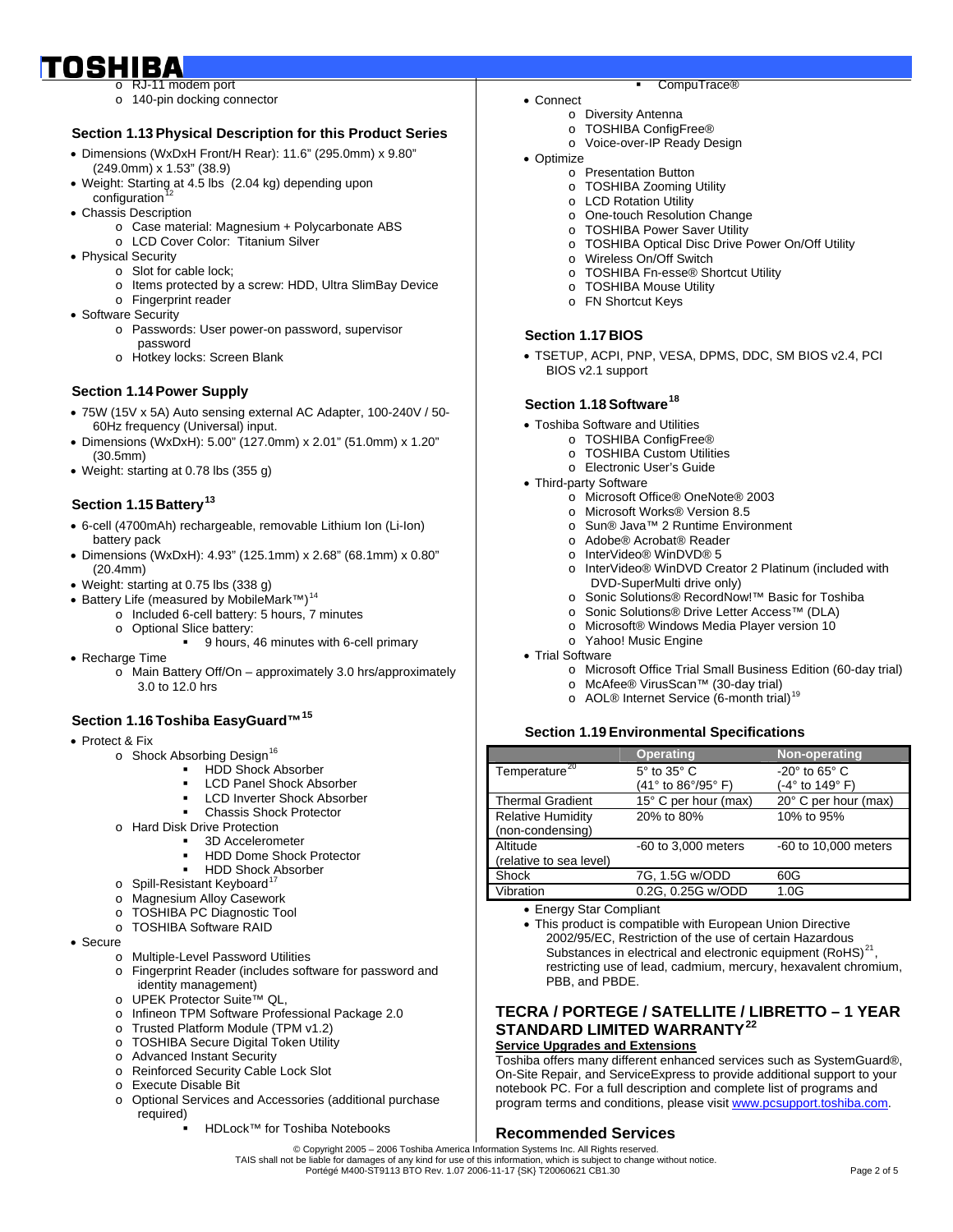#### IBA Į **Extended Service Plan**

Provides an extended service plan for up to 4 total years from the original notebook purchase date.

| Part Number | Description                            |
|-------------|----------------------------------------|
| WSN-PEQQ2V  | 2nd Year Extended Service Plan         |
| WSN-PEQQ3V  | 2nd/3rd Year Extended Service Plan     |
| WSN-PEQQ4V  | 2nd/3rd/4th Year Extended Service Plan |

#### **SystemGuard Accidental Damage Service w/ ServiceExpress[23](#page-4-1)**

Provides advanced protection from damage caused from handling. Select your express repair service with either Depot Express or Carry-In Express and go to the front of the line. Extended Service Plan included except with 1 Year plan. SystemGuard coverage must be purchased within the first 30 days of notebook purchase.

| Part Number | Description                              |
|-------------|------------------------------------------|
| WSN-PSGP1V  | 1st Year                                 |
| WSN-PEGP2V  | 1st/2nd Year + Extended Service Plan     |
| WSN-PEGP3V  | 1st/2nd/3rd Year + Extended Service Plan |

#### **SystemGuard Accidental Damage Service + On-Site Repair[24](#page-4-1)**

Combines SystemGuard and Business On-Site Repair coverage. Extended Service Plan included except with 1 Year plan. SystemGuard coverage must be purchased within the first 30 days of notebook purchase.

| Part Number | Description                              |
|-------------|------------------------------------------|
| WSN-PSGN1V  | 1st Year                                 |
| WSN-PEGN2V  | 1st/2nd Year + Extended Service Plan     |
| WSN-PEGN3V  | 1st/2nd/3rd Year + Extended Service Plan |

#### **ServiceExpress**

Select your express repair service with either Depot Express or Carry-In Express. Depot Express: Your notebook will be repaired and returned via overnight shipment (excluding weekends and holidays). Carry-In Express: Take your notebook into a Premier ASP and go to the front of the line for expedited repair service. Extended Service Plan included except with 1 Year plan.

| Part Number | Description                              |
|-------------|------------------------------------------|
| WSN-PSOP1V  | 1st Year                                 |
| WSN-PEOP2V  | 1st/2nd Year + Extended Service Plan     |
| WSN-PEOP3V  | 1st/2nd/3rd Year + Extended Service Plan |

#### **On-Site Repair Service**

On-site service will be provided at the customer's home or business location (excluding weekends and holidays) to perform the necessary hardware repairs. Extended Service Plan included except with 1 Year plan.

| <u>Hardward Topalis. Exterious Ochvice Fight Included Cxcept With T</u> |                                          |  |
|-------------------------------------------------------------------------|------------------------------------------|--|
| Part Number                                                             | Description                              |  |
| WSN-PSON1V                                                              | 1st Year                                 |  |
| WSN-PEON2V                                                              | 1st/2nd Year + Extended Service Plan     |  |
| WSN-PEON3V                                                              | 1st/2nd/3rd Year + Extended Service Plan |  |
|                                                                         |                                          |  |

### **Article II. Accessories**

For memory compatibility and the most updated accessories, please visit [www.accessories.toshiba.com](http://www.accessories.toshiba.com/)

## **Memory**

| Part Number  | Description                                             |
|--------------|---------------------------------------------------------|
| PA3412U-2M51 | Toshiba 512MB DDR2 533MHz PC2-4200 Memory               |
|              | Module, RoHS                                            |
| PA3411U-2M1G | Toshiba 1GB DDR2 533MHz PC2-4200 Memory<br>Module, RoHS |
|              |                                                         |

## **Power**

| Part Number  | Description                                      |
|--------------|--------------------------------------------------|
| PA3283U-3ACA | Toshiba 75W Global AC Adapter                    |
| PA3191U-5BRS | Toshiba Primary Li Ion Battery Pack (6 Cell)     |
| PA3510U-1BRL | Toshiba Slice Expansion Li Ion Battery (6 Cell)  |
| PA3091U-2CHG | Toshiba Battery Charger w/Integrated AC Adapter, |
|              | <b>RoHS</b>                                      |

#### **Expansion**

| Part Number  | Description                                         |
|--------------|-----------------------------------------------------|
| PA3508U-1PRP | <b>Toshiba Express Port Replicator</b>              |
| PA3410U-1DV6 | Toshiba Ultra Slim Bay DVD Super Multi Double Layer |
|              | Drive Kit (Black), RoHS                             |

#### **Security & Protection**

| Part Number  | Description                                    |
|--------------|------------------------------------------------|
| PA1371U-1ETC | Toshiba Keyboard Protector (Portege/Tablet PC) |
| PA1331U-1NCS | Toshiba 3-in-1 Tablet PC Leather Portfolio     |
| PA410U       | Targus DEFCON CL Notebook Cable Lock           |
|              |                                                |

#### **Storage**

| Part Number  | Description                                                   |
|--------------|---------------------------------------------------------------|
| PA3109U-3FDD | Toshiba USB Floppy Disk Drive Kit, RoHS                       |
| PA3407U-2H80 | Toshiba 80GB HDD Kit, (with Bracket) 5400 rpm<br><b>SATA</b>  |
| PA3430U-1HA0 | Toshiba 100GB HDD Kit, (with Bracket) 5400 rpm<br><b>SATA</b> |
| PA3408U-1ETC | Toshiba Ultra Slim Bay HDD Adapter (Black Bezel)              |

#### **Wireless/Bluetooth**

| Part Number  | Description                                                  |
|--------------|--------------------------------------------------------------|
| PA3455U-1BTM | Toshiba USB Adapter with Bluetooth 2.0+EDR                   |
|              | Capability                                                   |
| PA3466U-1ETC | Toshiba Wireless Stereo Headset with Bluetooth<br>Technology |
| PA1380U-1NMS | Toshiba Wireless Travel Mouse with Bluetooth<br>Technology   |

#### **Input Devices**

| Part Number  | Description                         |
|--------------|-------------------------------------|
| PA3316U-2ETC | Toshiba Tablet PC Pen II. RoHS      |
| PA3317U-2ETC | Toshiba Tablet PC Reserve Pen, RoHS |

### **Article III. Subject to Change**

While Toshiba has made every effort at the time of publication to ensure the accuracy of the information provided herein, product specifications, configurations, prices, system/component/options availability are all subject to change without notice. For the most up-to-date product information about your computer, or to stay current with the various computer software or hardware options, visit Toshiba's Web site at [http://www.pcsupport.toshiba.com](http://www.pcsupport.toshiba.com/)

### **Article IV. Return Policy**

Notwithstanding anything to the contrary in any third party License Agreement or product documentation supplied with your PC, Toshiba America Information Systems, Inc. ("TAIS") does not accept the return of component parts, or bundled software, that have been removed from the PC system. Pro-rata refunds on individual PC components or bundled software, including the operating system, will not be granted. If you wish to return a complete PC system, contact the TAIS dealer where you purchased the product, and comply with the dealer's standard return policies and procedures.

Toshiba America Information Systems, Incorporated ("TAIS") 9740 Irvine Boulevard Irvine CA 92618 ToshibaDirect website: [http://www.toshibadirect.com](http://www.toshibadirect.com/)  TAIS website for resellers: [http://sell.toshiba.com](http://sell.toshiba.com/)

© Copyright 2005 – 2006 Toshiba America Information Systems Inc. All Rights reserved. TAIS shall not be liable for damages of any kind for use of this information, which is subject to change without notice.

Portégé M400-ST9113 BTO Rev. 1.07 2006-11-17 {SK} T20060621 CB1.30 Page 3 of 5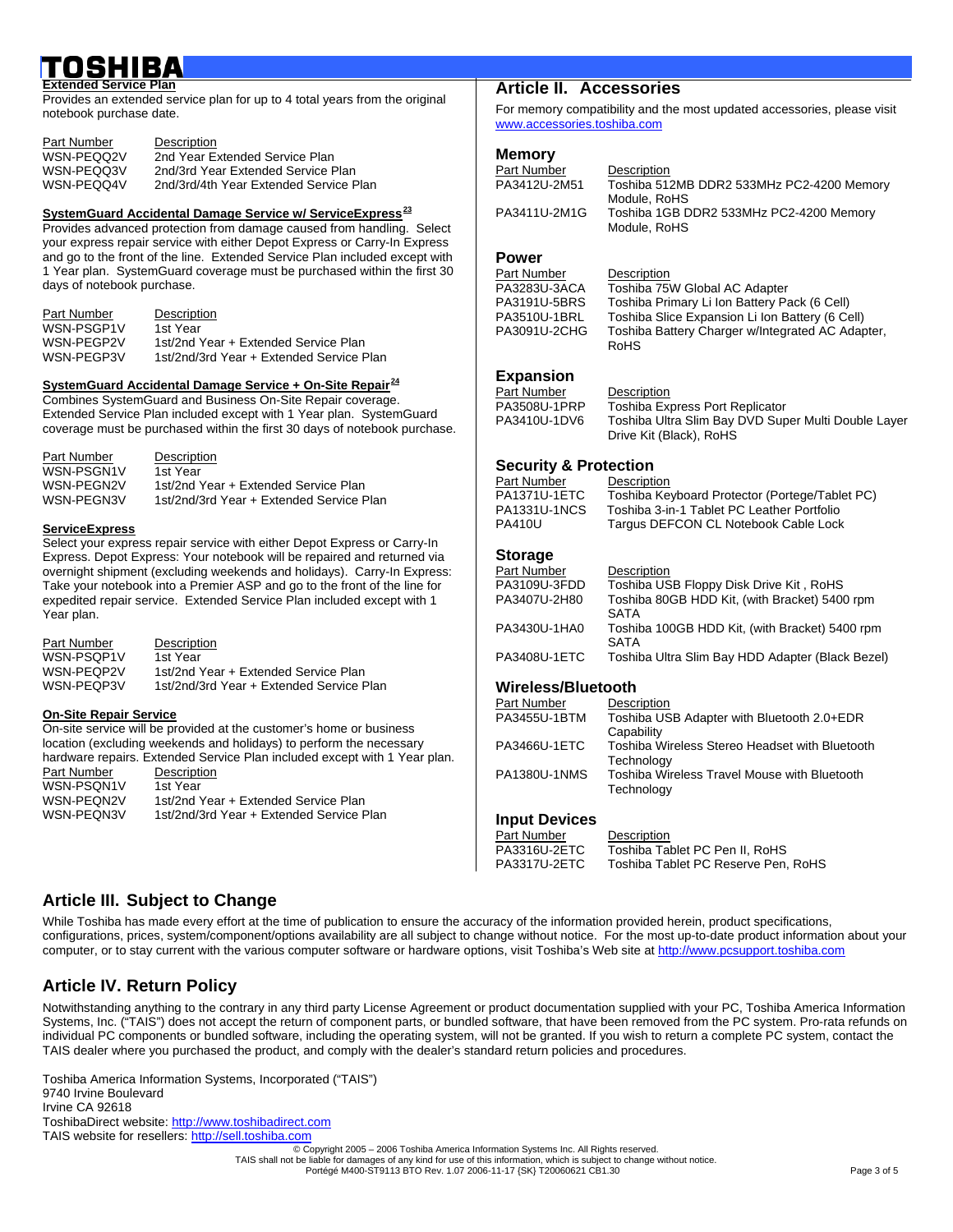TAIS PC Support website: [http://pcsupport.toshiba.com](http://pcsupport.toshiba.com/)

Portégé, Satellite, Tecra, SelectBay, ConfigFree and SystemGuard are registered trademarks and Qosmio and EasyGuard are trademarks of Toshiba America Information Systems, Inc. and/or Toshiba Corporation. Intel, Celeron, Centrino, Intel Inside, Pentium, the Intel Centrino logo, and the Intel Inside logo are trademarks or registered trademarks of Intel Corporation or its subsidiaries in the United States and other countries. Microsoft and Windows are registered trademarks and OneNote registered is a trademark of Microsoft Corporation in the United States and/or other countries. Winstone® is a registered trademark and BatteryMark™ is a trademark of Ziff Davis Publishing Holdings Inc. in the U.S. and other countries. MobileMark™ is a trademark of the Business Applications Performance Corporation. Wi-Fi is a registered certification mark of the Wi-Fi Alliance. The Bluetooth word mark and logos are owned by the Bluetooth SIG, Inc. and any use of such marks by Toshiba is under license. NVIDIA and GeForce are registered trademarks or trademarks of NVIDIA Corporation in the United States and/or other countries. All other trademarks are the property of their respective owners.

 $\overline{a}$ <sup>1</sup> **Product Series Legal Footnote**. The product specifications and configuration information are designed for a product Series. Your particular model may not have all the features and specifications listed or illustrated. For more detailed information about the features and specifications on your particular model, please visit Toshiba's Web site at pcsupport.toshiba.com.

**Product Offering Legal Footnote**. Toshiba America Information Systems, Inc. reserves the right to modify or withdraw this offer at anytime without notice.

<sup>2</sup> Operating System. Certain Microsoft® software product(s) included with this computer may use technological measures for copy protection. IN SUCH EVENT, YOU WILL NOT BE ABLE TO USE THE PRODUCT IF YOU DO NOT FULLY COMPLY WITH THE PRODUCT ACTIVATION PROCEDURES. Product activation procedures and Microsoft's privacy policy will be detailed during initial launch of the product, or upon certain reinstallations of the software product(s) or reconfigurations of the computer, and may be completed by Internet or telephone (toll charges may apply).

Some software may differ from its retail version (if available), and may not include user manuals or all program functionality.

**Offers.** Offer terms, duration and product availability all subject to change without notice

<sup>3</sup> *Windows® Vista™***.** Not all Windows Vista features are available for use on all Windows Vista Capable PCs. All Windows Vista Capable PCs will run the core experiences of Windows Vista, such as innovations in organizing and finding information, security, and reliability. Some features available in premium editions of Windows Vista -- like the new Windows Aero™ user interface -- require advanced or additional hardware. Check www.windowsvista.com/getready for details.

#### <sup>4</sup> **Processor (Central Processing Unit)**.

CPU performance in your computer product may vary from specifications under the following conditions:

- 1. use of certain external peripheral products
- 2. use of battery power instead of AC power<br>3. use of certain multimedia, computer gener
- use of certain multimedia, computer generated graphics or video applications
- 4. use of standard telephone lines or low speed network connections
- 5. use of complex modeling software, such as high end computer aided design applications
- 6. use of several applications or functionalities simultaneously
	- use of computer in areas with low air pressure (high altitude >1,000 meters or >3,280 feet above sea level)

8. use of computer at temperatures outside the range of 5°C to 30°C (41°F to 86°F) or >25°C (77°F) at high altitude (all temperature references are approximate and may vary depending on the specific computer model – please visit the Toshiba website at www.pcsupport.toshiba.com for details).

CPU performance may also vary from specifications due to design configuration.

Under some conditions, your computer product may automatically shut-down. This is a normal protective feature designed to reduce the risk of lost data or damage to the product when used outside recommended conditions. To avoid risk of lost data, always make back-up copies of data by periodically storing it on an external storage medium. Use your computer product only under recommended conditions. Read additional restrictions under "Environmental Conditions" in your product "Detailed Specs." Contact Toshiba Technical Service and Support for more information.

<sup>5</sup> Memory (Main System). Part of the main system memory may be used by the graphics system for graphics performance and therefore reduce the amount of main system memory available for other computing activities. The amount of main system memory allocated to support graphics may vary depending on the graphics system, applications utilized, system memory size and other factors. For PC's configured with 4 GB of system memory, the full system memory space for computing activities will be considerably less and will vary by model and system configuration.

## <sup>6</sup> **Hard Disk Drive (HDD) Capacity**.

1 Gigabyte (GB) means 10<sup>9</sup> = 1,000,000,000 bytes using powers of 10. The computer operating system, however, reports storage capacity using powers of 2<br>for the definition of 1 GB = 2<sup>30</sup> = 1,073,741,824 bytes, and therefo includes one or more pre-installed operating systems, such as Microsoft Operating System and/or pre-installed software applications, or media content. Actual formatted capacity may vary.

<sup>7</sup> **Optical Drive**. Due to manufacturing and quality variations in third party optical media (e.g., CD or DVD) or optical media players/recorders, in certain cases, your Toshiba optical drive may not record on certain optical media that bear the applicable logo, or playback optical media recorded by other PCs or optical media recorders. Additionally, certain optical media recorded on your optical drive may not playback or operate properly on other PCs or optical media players. These problems are not due to any defect in your Toshiba PC or optical drive. Please refer to your PC's product specification for listing of specific format compatibilities.

Recording or viewing of certain optical media may be limited or prevented in accordance with applicable copy protection standards.

<sup>8</sup> Display. Small bright dots may appear on your screen display when you turn on your PC. Your display contains an extremely large number of thin-film transistors (TFT) and is manufactured using high-precision technology. Any small bright dots that may appear on your display are an intrinsic characteristic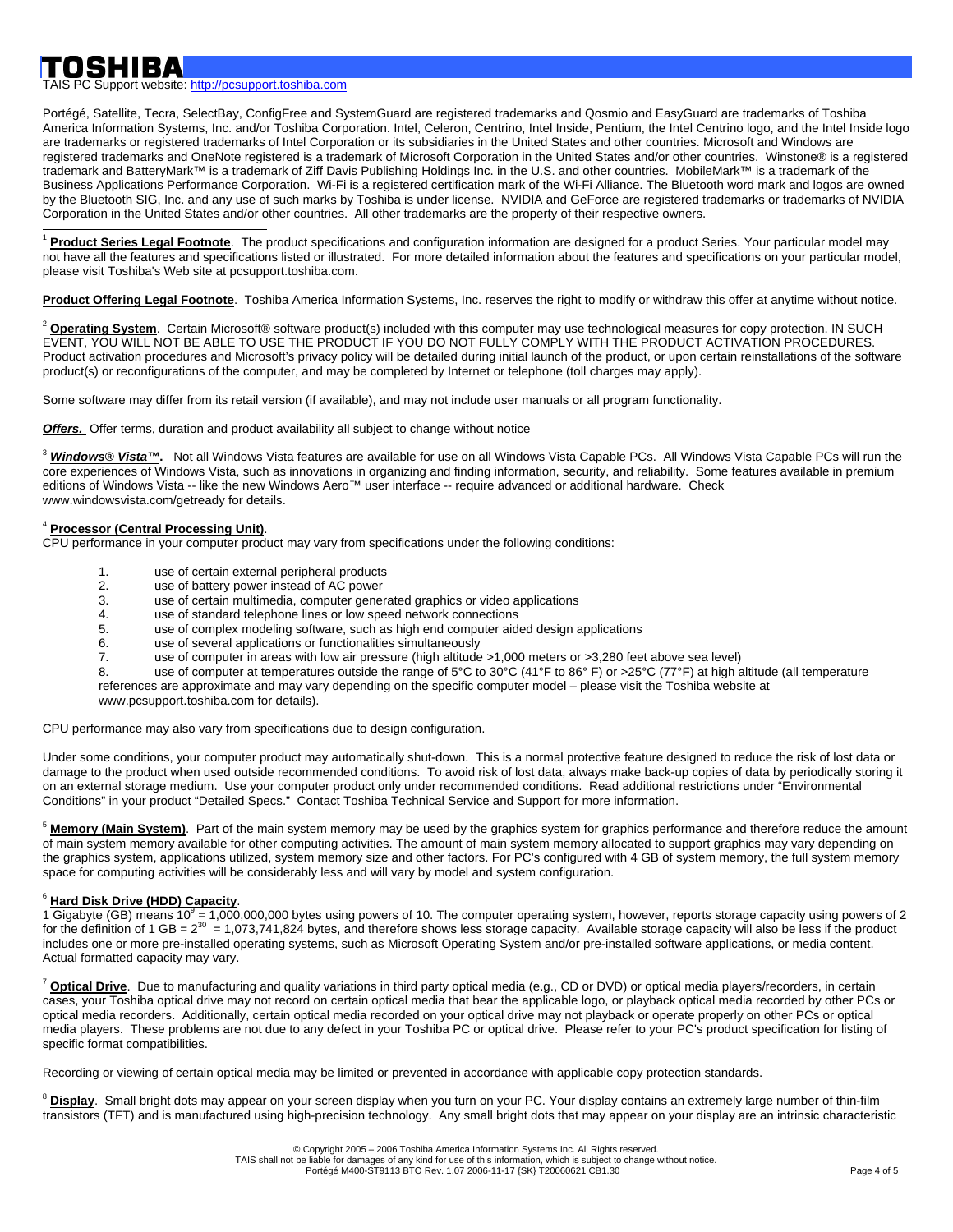## Į  $\overline{\phantom{a}}$

of the TFT manufacturing technology. Over a period of time, and depending on the usage of the computer, the brightness of the screen will deteriorate. This is also an intrinsic characteristic of the screen technology.

When the computer is operated on battery power, the screen with dim and you may not be able to increase the brightness of the screen while on battery power.

#### <sup>9</sup> **Graphics (Graphics Processing Unit)**.

GPU performance may vary depending on product model, design configuration, applications, power management settings and features utilized. GPU performance is only optimized when operating in AC power mode and may decrease considerably when operating in battery power mode.

<span id="page-4-0"></span><sup>10</sup> Modem Speed. Due to FCC limitations, speeds of 53 kbps are the maximum permissible transmission rates during download. Actual data transmission speeds will vary depending on line conditions.

<span id="page-4-1"></span><sup>11</sup> Wireless. Wireless connectivity and some features may require you to purchase additional software, external hardware or services. Availability of public wireless LAN access points may be limited. The transmission speed over the wireless LAN and the distance over which wireless LAN can reach may vary depending on surrounding electromagnetic environment, obstacles, access point design and configuration, and client design and software/hardware configurations. The actual transmission speed will be lower than the theoretical maximum speed. To use the Atheros SuperAG™ or SuperG™ wireless function, if available, your client and access point must support the corresponding feature. Performance of these functions may vary depending on the format of data transmitted.

<sup>12</sup> Weight. Weight may vary depending on product configuration, vendor components, manufacturing variability and options selected.

<sup>13</sup> Battery Life. Battery life may vary considerably from specifications depending on product model, configuration, applications, power management settings and features utilized, as well as the natural performance variations produced by the design of individual components. Published battery life numbers are achieved on select models and configurations tested by Toshiba at the time of publication. See "Detailed Specs" for specific battery measurement test. Recharge time varies depending on usage. Battery may not charge while computer is consuming full power. After a period of time, the battery will lose its ability to perform at maximum capacity and will need to be replaced. This is normal for all batteries. To purchase a new battery pack, see the accessories information that shipped with your computer or visit the Toshiba web site at [www.accessories.toshiba.com.](http://www.accessories.toshiba.com/)

<sup>14</sup> Battery Life - MobileMark™. Measured by MobileMark. MobileMark is a trademark of the Business Applications Performance Corporation.

<sup>15</sup> EasyGuard. Toshiba EasyGuard™ technology comprises a number of features some of which may or may not be available on a particular Toshiba notebook depending on the model selected. See [www.easyguard.toshiba.com](http://www.easyguard.toshiba.com/) for detailed information.

<sup>16</sup> Shock Protection. Toshiba's shock absorption technology provides higher impact protection for your system as compared to Toshiba systems without similar shock protection features based on Toshiba's drop tests. Toshiba's standard limited warranty terms and limitations apply. Visit www. warranty.toshiba.com for details.

<sup>17</sup> **Spill-Resistant Keyboard**. Under Toshiba testing conditions, the spill-resistant keyboard delayed the time for a water spill to reach the PC's main board to allow more time to properly close down the machine. Toshiba's standard limited warranty terms and limitations apply. Visit www.warranty.toshiba.com for details.

<sup>18</sup> Software. Some software may differ from its retail version (if available), and may not include user manuals or all program functionality.

Certain Microsoft® software product(s) included with this computer may use technological measures for copy protection. IN SUCH EVENT, YOU WILL NOT BE ABLE TO USE THE PRODUCT IF YOU DO NOT FULLY COMPLY WITH THE PRODUCT ACTIVATION PROCEDURES. Product activation procedures and Microsoft's privacy policy will be detailed during initial launch of the product, or upon certain reinstallations of the software product(s) or reconfigurations of the computer, and may be completed by Internet or telephone (toll charges may apply).

AOL<sup>®</sup> Internet Service. Availability may be limited, especially during peak times. TO AVOID BEING CHARGED A MONTHLY MEMBERSHIP FEE, SIMPLY CANCEL BEFORE THE SIX-MONTH PROMOTIONAL PERIOD ENDS. Premium services carry surcharges and communication surcharges may apply, including AK, even during promotional period. Members may incur telephone charges on their phone bill, depending on their location and calling plan, even during promotional period. Available to new AOL members in the United States, age 18 or older; a major credit card or checking account is required.

<sup>20</sup> Temperature (Environmental) Conditions. All temperature references are approximate and the performance of your computer may vary from specifications even when operating within the recommended temperature range.

<sup>21</sup> RoHS. This notebook is compatible with European Union Directive 2002/95/EC, Restriction of the use of certain Hazardous Substances in electrical and electronic equipment (RoHS), which restricts use of lead, cadmium, mercury, hexavalent chromium, PBB, and PBDE. Toshiba requires its notebook component suppliers to meet RoHS requirements and verifies its suppliers' commitment to meeting RoHS requirements by conducting component sampling inspections during the product design approval process.

- <sup>22</sup> Warranty: The terms and conditions of Toshiba's standard limited warranty are available at <u>www.warranty.toshiba.com</u>.<br><sup>23</sup> Service Plans: The terms and conditions of service upgrade and extension plans offered by Tos
-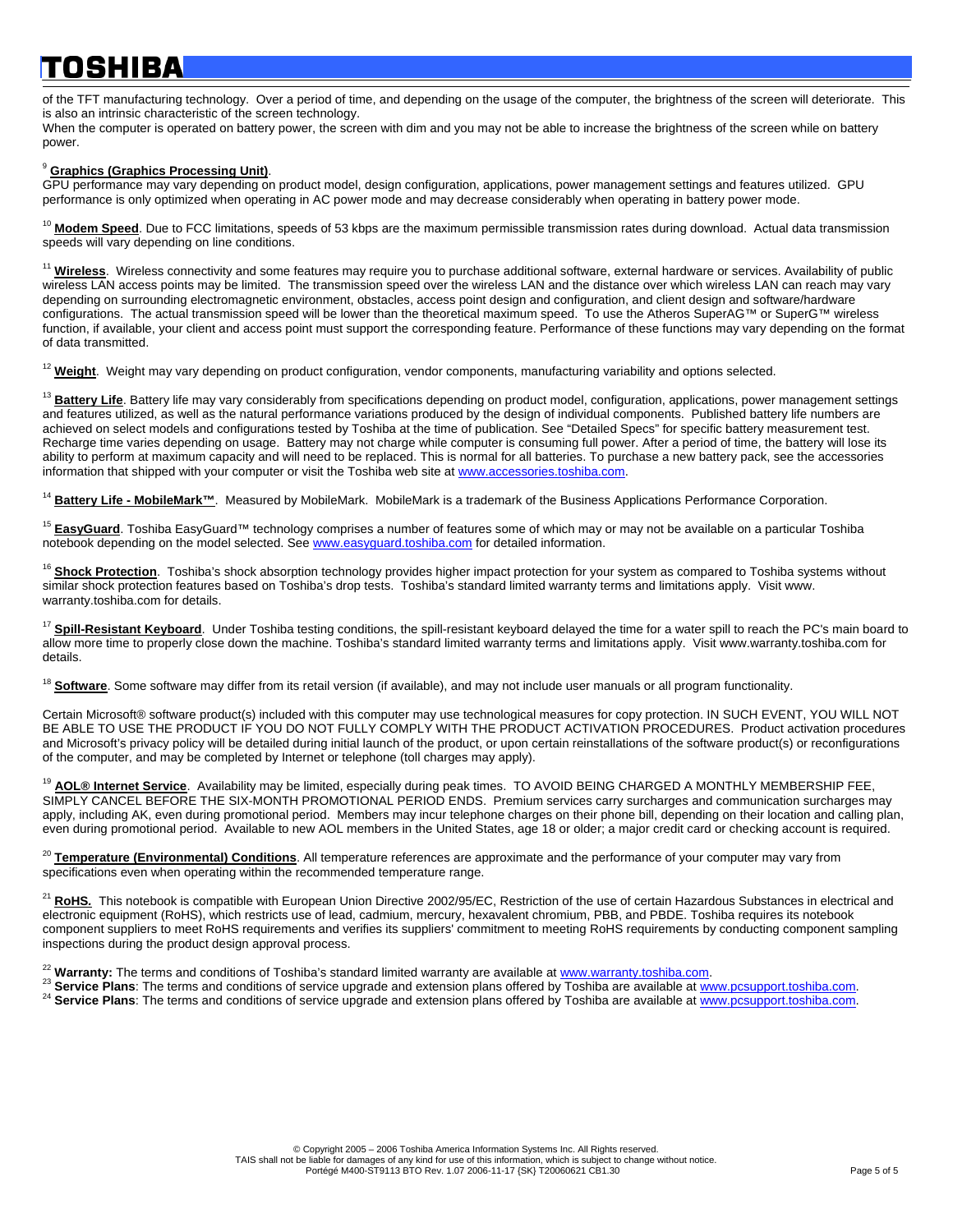#### Control panel Display system buttons Cross-Functional **button**  $O_{\infty}$  $\Box$  $\infty$ ∩ Screen Power button ESC/Display Rotation **TOSHIBA Presentation** button button LTOSHIBA Assist button Windows Securitybutton  $\odot$   $\odot$   $\odot$   $\odot$ -Fingerprint<br>reader Keyboard TouchPad Palm rest Primary and secondary control buttons System indicator panel  $\Omega$  $\overline{O}$  $\overline{O}$  $\mathbf{O}$  $\mathsf{S}$  $\Omega_{\rm sp}$ AC power light-Wireless indicator light Hard disk drive light On/off light Battery light-└ Second battery light

# **Front with display closed**



## Front with display open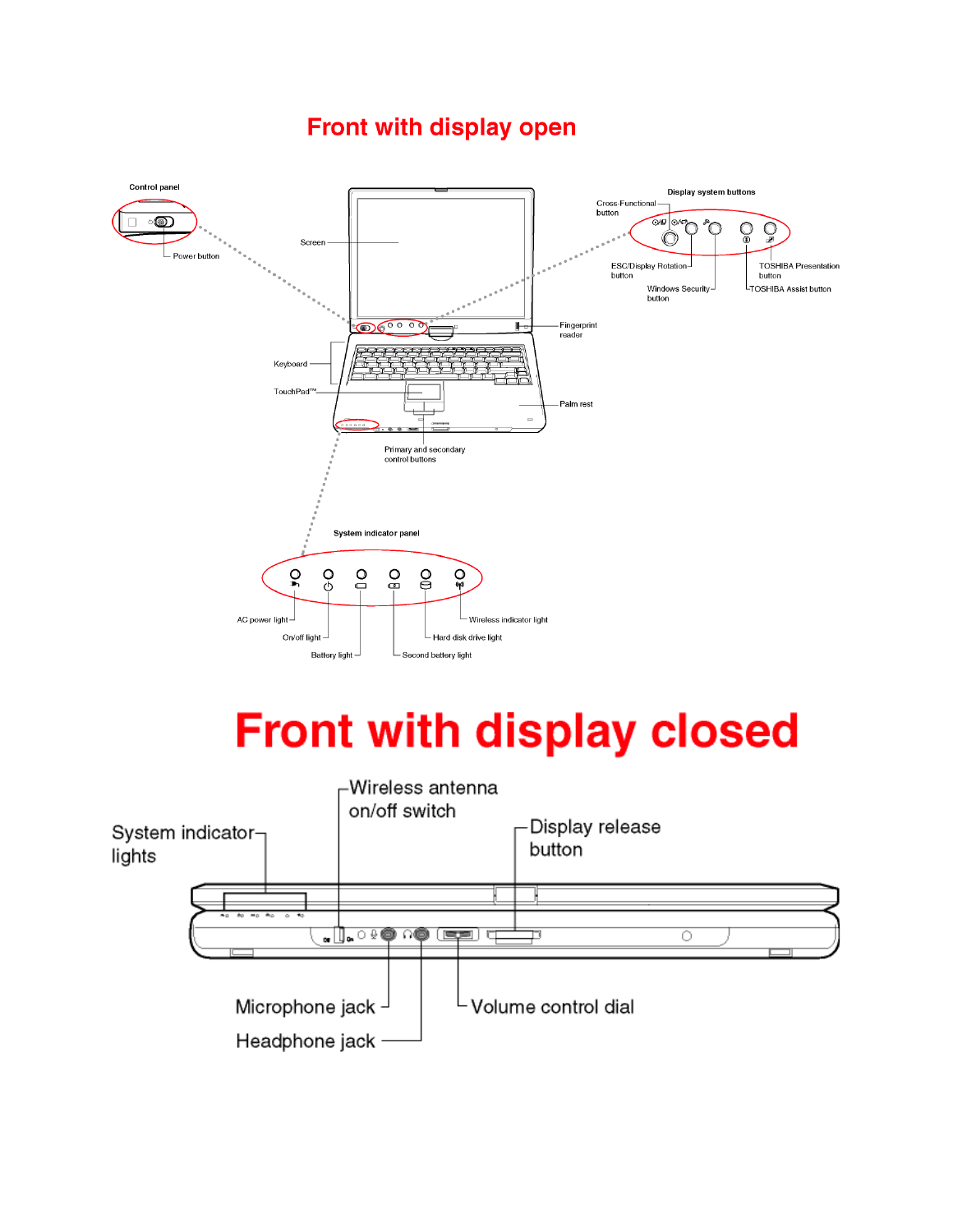# **Left side**



# **Right side**